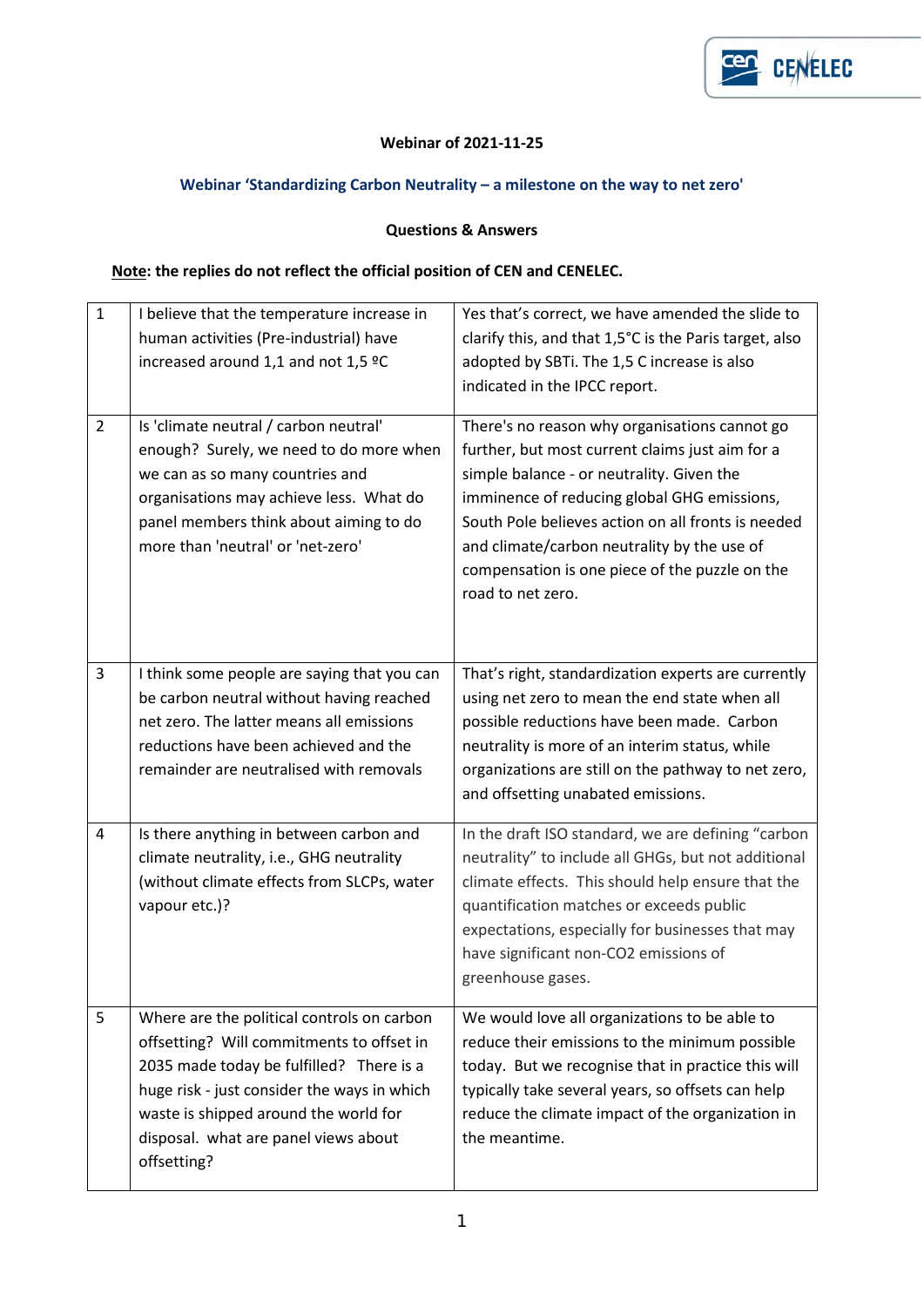

|                |                                                                                                                                                                                 | We should distinguish between voluntary actions<br>and compliance markets for carbon credits. In<br>terms of compliance schemes, the Kyoto protocol<br>is still active but will soon be replaced by the<br>Paris agreement for which many of the<br>regulations and mechanisms are still under<br>development - hence political controls of the<br>future is work in progress.                                                                                                                                                                                                                                                                                                                    |
|----------------|---------------------------------------------------------------------------------------------------------------------------------------------------------------------------------|---------------------------------------------------------------------------------------------------------------------------------------------------------------------------------------------------------------------------------------------------------------------------------------------------------------------------------------------------------------------------------------------------------------------------------------------------------------------------------------------------------------------------------------------------------------------------------------------------------------------------------------------------------------------------------------------------|
| 6              | Who decides which emissions are<br>'unavoidable'?                                                                                                                               | That's one of the problems standardizers have<br>with current plans for net zero - it can only be the<br>emitter who determines this, and it may not be in<br>their interest. But carbon neutrality is a halfway<br>house where all unabated emissions are offset,<br>whether they are described as unavoidable, or<br>not just reduced yet as part of a planned pathway<br>to net zero.                                                                                                                                                                                                                                                                                                          |
| $\overline{7}$ | Yes, José it is currently 1.1, not 1.5 C. I know<br>what the slide meant to say, but it was<br>inaccurate, as you point out                                                     | We will review it.                                                                                                                                                                                                                                                                                                                                                                                                                                                                                                                                                                                                                                                                                |
| 8              | When developing a standard on a carbon<br>neutral product, we were attacked for<br>greenwashing, so we now speak of carbon<br>compensated product. Is this term also<br>common? | Within the ISO 14068 working group, we are not<br>using compensated as a term, as we feel that<br>implies that everything is OK after it has been<br>done. There are continuous discussions on<br>semantics and also regional differences - what is<br>considered legitimate in one country can be seen<br>as greenwashing in another country. For any<br>claim, no matter the wording, the only way to<br>limit the risk of greenwashing is to be serious<br>about one's climate action in concert with<br>compensation $-$ i.e., continuously work to<br>minimize harmful environmental effects of both<br>use, production and end-of-life of a product -<br>and also consider leakage effects. |
| 9              | Despite the difference between carbon<br>neutrality and climate neutrality, as the<br>speaker points out, these two terms are still<br>being conflated                          | We realise this is a problem $-$ all we can do in a<br>standard is make it very clear what the term<br>(carbon neutrality means) if you are claiming<br>compliance with ISO 14068.                                                                                                                                                                                                                                                                                                                                                                                                                                                                                                                |
| 10             | and along the same lines, it is not clear as<br>sometimes the presentation is about<br>greenhouse gases and sometimes carbon<br>dioxide emissions                               | ISO 14068 will insist on all GHGs, but still calls it<br>"carbon neutrality" as that is the term most<br>widely used by the market.                                                                                                                                                                                                                                                                                                                                                                                                                                                                                                                                                               |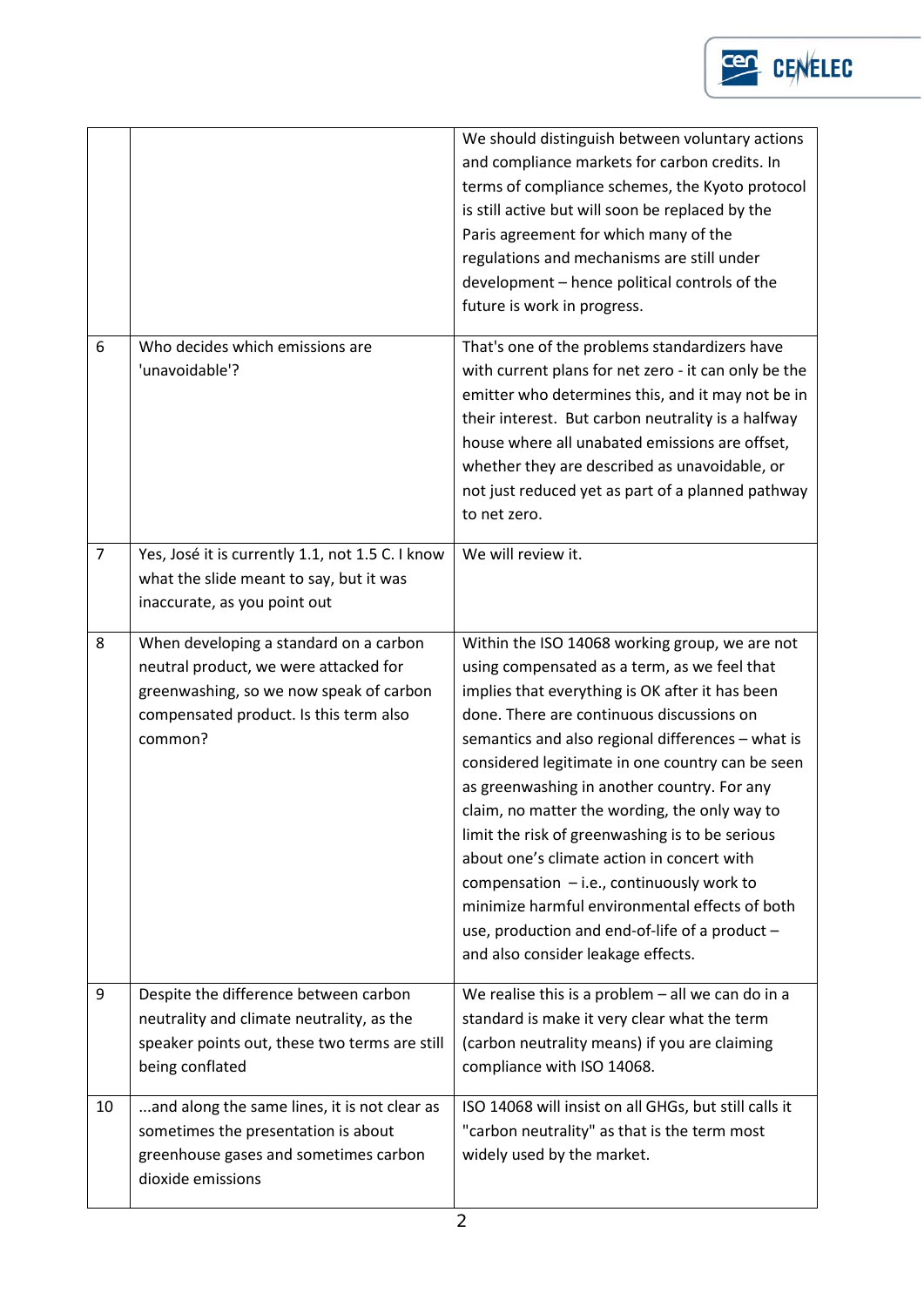

| 11 | On a Paris aligned scenario, what should be<br>the split between actual emission<br>reductions and offsets? How much<br>emissions can we actually afford to offset<br>globally (how many trees can we<br>realistically plant (spatial limitations) or<br>how much carbon can we realistically help<br>peatland to store) to meet the global<br>commitments of the Paris Agreement? | We are encouraging organizations to be<br>ambitious and make reductions as quickly as<br>possible. But at the start of the process, most of<br>the improvement against business as usual will<br>be through offsets. By the time net zero is<br>achieved, almost all the improvement will have<br>come from reductions or removals<br>enhancements, with only the very hard to tackle<br>residual emissions still using offsets. You are<br>right that if organizations do not reduce<br>emissions first, there will be insufficient global<br>capacity for removals. |
|----|------------------------------------------------------------------------------------------------------------------------------------------------------------------------------------------------------------------------------------------------------------------------------------------------------------------------------------------------------------------------------------|-----------------------------------------------------------------------------------------------------------------------------------------------------------------------------------------------------------------------------------------------------------------------------------------------------------------------------------------------------------------------------------------------------------------------------------------------------------------------------------------------------------------------------------------------------------------------|
| 12 | Absolutely, and that is what a standard<br>should help to fix.                                                                                                                                                                                                                                                                                                                     |                                                                                                                                                                                                                                                                                                                                                                                                                                                                                                                                                                       |
| 13 | When can we expect the release of ISO<br>14068?                                                                                                                                                                                                                                                                                                                                    | Late 2023.                                                                                                                                                                                                                                                                                                                                                                                                                                                                                                                                                            |
| 14 | The webinar is entitled carbon neutrality,<br>but the current slide is about climate<br>neutrality                                                                                                                                                                                                                                                                                 | We used the terms as synonyms in this<br>presentation. The term in ISO 14068 will be<br>"carbon neutrality" though.                                                                                                                                                                                                                                                                                                                                                                                                                                                   |
| 15 | It is not clear to me how we can claim that a<br>target contributes to the Paris agreement,<br>because contribution is different from<br>different industrial organizations                                                                                                                                                                                                        | Organizations should look at best practice in their<br>sector, in the light of national determined<br>contributions. In practice, for many SMEs,<br>options in the early years may be limited, and<br>there may be a need to rely on the future<br>decarbonization of grid-supplied electricity (and<br>electrification of transport) to reduce emissions.                                                                                                                                                                                                            |
| 16 | Will ISO 14068 standardize offsetting?                                                                                                                                                                                                                                                                                                                                             | Not as such, but outline the requirements of<br>what type of offsets can be used to make a<br>carbon neutral claim                                                                                                                                                                                                                                                                                                                                                                                                                                                    |
| 17 | To be carbon neutral, is it possible to<br>consider credits from avoided production<br>from other sources (e.g. fossil fuels)<br>through a robust LCA analysis?                                                                                                                                                                                                                    | No. Statements about avoided emissions must be<br>done separately (ideally using a robust LCA as<br>you suggest).                                                                                                                                                                                                                                                                                                                                                                                                                                                     |
| 18 | Drink responsibly you can also do without<br>driving home afterwards and not creating<br>avoidable accidents                                                                                                                                                                                                                                                                       | Let's hope we are all responsible drivers indeed!                                                                                                                                                                                                                                                                                                                                                                                                                                                                                                                     |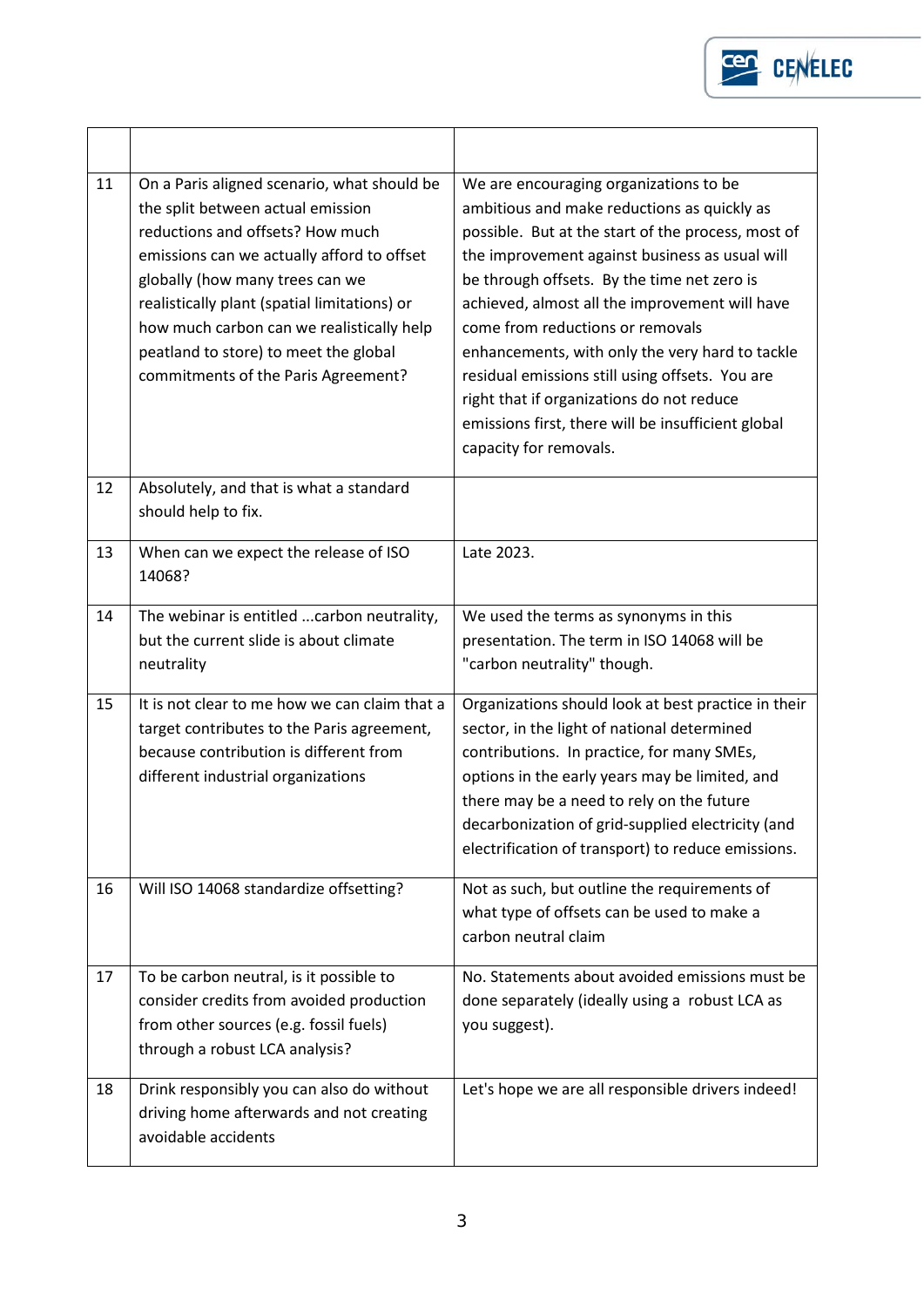

| 19<br>20 | But if you look at Ian's current slide it says<br>all types of GHGs not just CO2 ~ that would<br>be more than just carbon neutrality<br>IPCC states carbon neutrality only applies to<br>CO <sub>2</sub>                                                                                                                                         | More than carbon neutrality according to IPCC -<br>yet the IPCC definitions are not the ones being<br>applied in practice. The purpose of the ISO<br>standard is to align what is currently happening.<br>As "carbon neutrality" is the term that most<br>commonly used, that was selected to be the term<br>used in the standard.<br>Yes, we have noted this, but would rather go<br>further to include all GHGs in order to match<br>public expectations that if it's "neutral" then it's<br>not having a net effect on the climate. |
|----------|--------------------------------------------------------------------------------------------------------------------------------------------------------------------------------------------------------------------------------------------------------------------------------------------------------------------------------------------------|----------------------------------------------------------------------------------------------------------------------------------------------------------------------------------------------------------------------------------------------------------------------------------------------------------------------------------------------------------------------------------------------------------------------------------------------------------------------------------------------------------------------------------------|
| 21       | Is it planned that the claims made in ISO<br>14068 have to be verified by a third party<br>on a regular basis similar to ISO Standards<br>like ISO 9001?                                                                                                                                                                                         | The draft requires verification, either internally<br>(first party QA, second party audit) or externally<br>(independent verification). Under ISO rules it's<br>not possible to require third party verification for<br>a quantification standard. The draft does require<br>that the entity claiming carbon neutrality<br>identifies what level of verification has been<br>applied.                                                                                                                                                  |
| 22       | Reduction in emission in absolute terms is<br>like cost cutting in absolute terms - the<br>crucial factor is using capital wisely and<br>aiming to create the desired effects - see<br>EN12973:2020 for ideas and guidance for<br>sustainable decision making - Has panel<br>tried to collate all the standards guidance<br>previously published | Thank you. We have looked at many of the<br>standards out there, and will include the most<br>relevant ones in the Bibliography.                                                                                                                                                                                                                                                                                                                                                                                                       |
| 23       | What reasonable share of an organisation's<br>scope 1,2 & 3 emissions should be subject<br>to a reduction plan, while the rest being<br>subject to offsetting?                                                                                                                                                                                   | All significant emissions (from all scopes) should<br>be included in the entity's carbon neutrality<br>management plan. The plan should determine<br>the speed at which GHG emissions should be<br>reduced, and the ones that need to be offset in<br>the interim. If a scope 3 emission is already<br>subject to an ISO 14068 carbon neutrality<br>statement, then it may be excluded from the<br>need to offset, as this would constitute double<br>counting.                                                                        |
| 24       | What is included behind the category<br>"approach?"                                                                                                                                                                                                                                                                                              | The question is unclear, more context would be<br>needed for a reply.                                                                                                                                                                                                                                                                                                                                                                                                                                                                  |
|          | Offsets, even the ones with high level<br>standards, differ in price and ambition. How                                                                                                                                                                                                                                                           | There are price difference due to differences in<br>project development costs as well as the business                                                                                                                                                                                                                                                                                                                                                                                                                                  |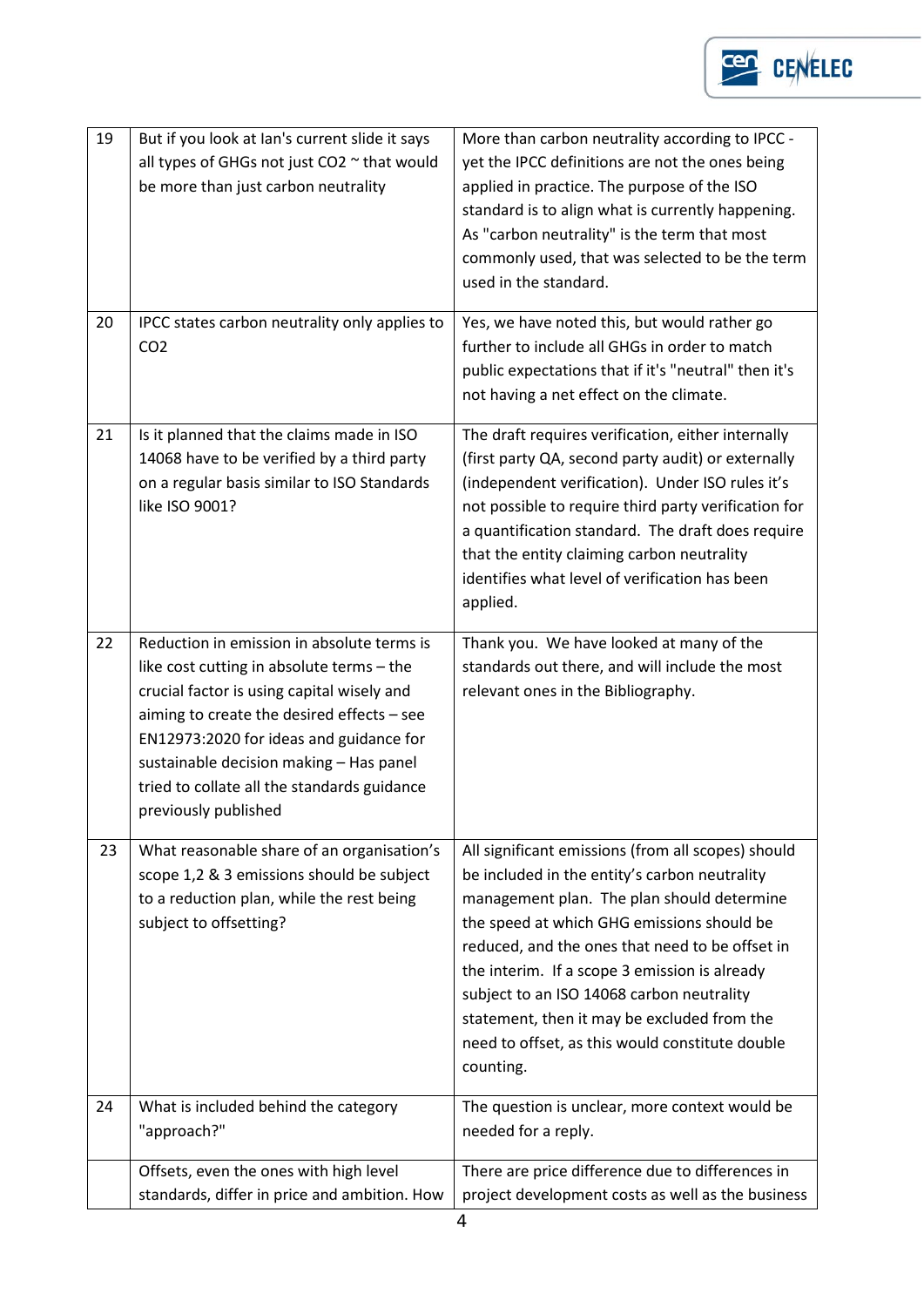

| about using more expensive removal units /<br>carbon sinks for offsetting to be safe? SBTi<br>only allows those anyway.                                                | model of the project developer/seller, hence it is<br>not only the "quality" that determines the price<br>of an offset.                                                                                                                                                                                                                                                                                                                                                                                                                                                                                                                                                           |
|------------------------------------------------------------------------------------------------------------------------------------------------------------------------|-----------------------------------------------------------------------------------------------------------------------------------------------------------------------------------------------------------------------------------------------------------------------------------------------------------------------------------------------------------------------------------------------------------------------------------------------------------------------------------------------------------------------------------------------------------------------------------------------------------------------------------------------------------------------------------|
|                                                                                                                                                                        | SBTi only allows removals, but those should also<br>only be used for the residual emissions to reach<br>net-zero. Carbon neutrality is a state on the way<br>to net zero so the purpose is somewhat different.                                                                                                                                                                                                                                                                                                                                                                                                                                                                    |
|                                                                                                                                                                        | At the moment, the market supply of removal<br>credits is scarce and the price for technical<br>removals substantial. South Pole's view is that<br>actions both with avoidance and removals is<br>required and hence think that (high quality)<br>avoidance projects can be used for<br>carbon/climate neutrality claims.                                                                                                                                                                                                                                                                                                                                                         |
| Am I right, Marie said carbon neutral and<br>net zero are the same whereas lan<br>(correctly in my opinion) stated they were<br>different definitions? Please clarify. | Globally they are the same. At an organizational<br>(or product) level, net zero is generally something<br>that is only expected to be achieved at some<br>point in the future (e.g. 2035) whereas carbon<br>neutrality may be applied now, providing the<br>entity has started making reductions and offsets<br>any unabated emissions. As the time-scales are<br>different, the terms are not synonymously used<br>in the market practice - but carbon neutrality can<br>be achieved on the way to net zero.<br>Please note that IPCC differentiates between<br>carbon and climate neutrality/net zero impact<br>which on the other hand is used synonymously<br>on the market. |
| What do you think about that there are so<br>many net-zero standards or programs<br>globally especially currently available) What<br>is the differences between them?  | Although the science behind global climate<br>change has been known for many years, and the<br>risks of unchecked climate change have been<br>apparent for over 50 years, many companies and<br>politicians have only recently realised that it is a<br>real phenomenon requiring action. Sadly this<br>means that the reaction has often been to<br>develop a new programme quickly, without<br>necessarily looking at what is out there, leading<br>to duplication and, in some cases, commercial<br>standards with little rigour. As the bodies with<br>global expertise in standardization, CEN and ISO<br>believe it is necessary to create standards in                     |